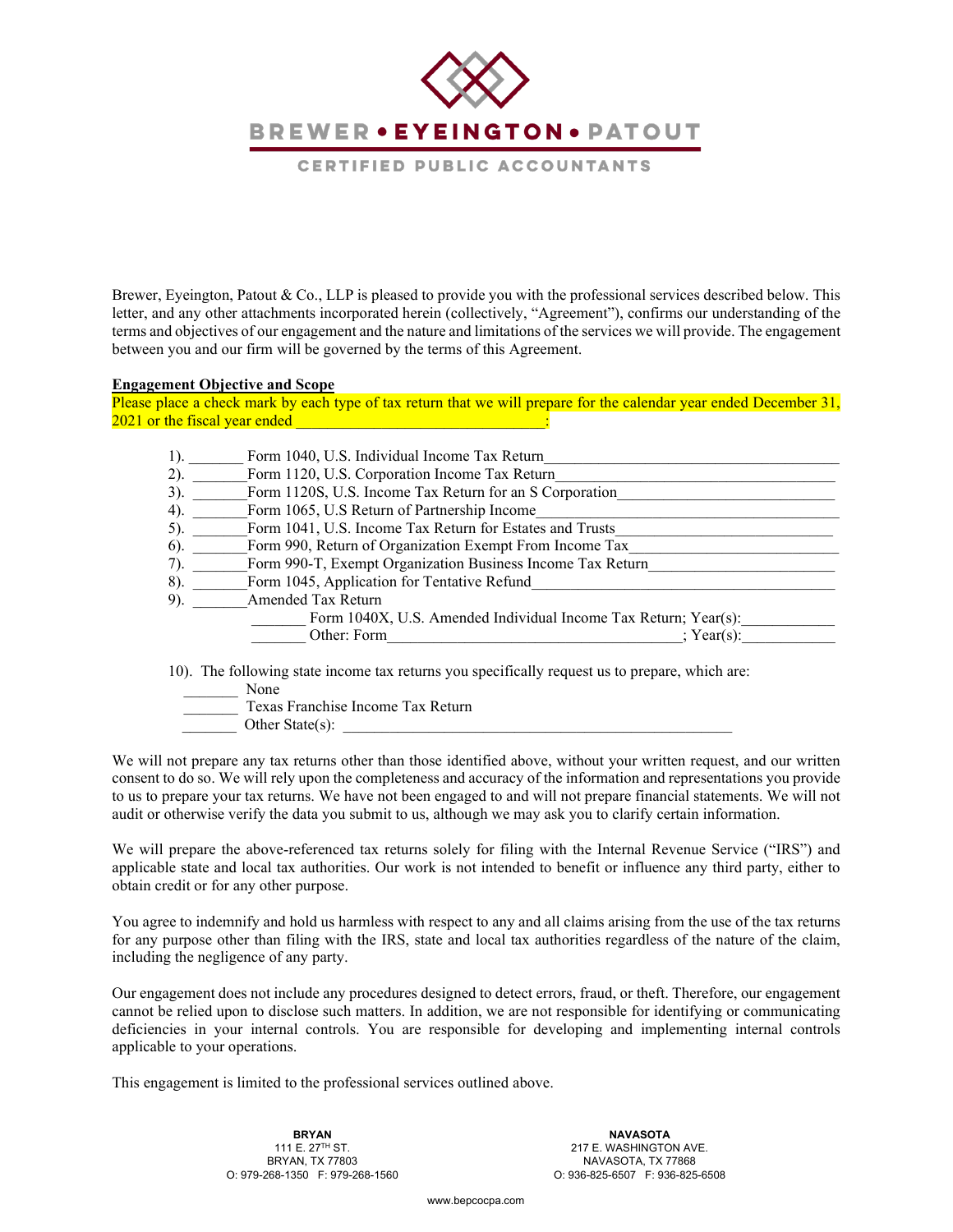#### **Amended Tax Return**

Before amending previously filed tax returns, we will endeavor to evaluate the tax returns and supporting schedules. Our review of the prior year's tax return(s) will necessarily be limited and may not identify all errors. If, based upon our review of these documents, we determine that additional corrections are needed, or that other tax filing obligations exist, we will explain these matters to you. In addition, we will provide an estimate of any change in tax, penalties and interest that may apply related to any newly identified corrections, as well as any additional fees we may charge to prepare the amended return or file additional returns.

#### **CPA Firm Responsibilities**

Unless otherwise noted, we will perform our services in accordance with the Statements on Standards for Tax Services ("SSTSs") issued by the American Institute of Certified Public Accountants ("AICPA") and U.S. Treasury Department Circular 230 ("Circular 230"). It is our duty to perform services with the same standard of care that a reasonable tax return preparer would exercise in this type of engagement. It is your responsibility to safeguard your assets and maintain accurate records pertaining to transactions. We will not hold your property in trust for you, or otherwise accept fiduciary duties in the performance of the engagement.

For preparation of Form 1040: We will prepare your tax returns based upon your filing status (single, married filing jointly, married filing separately, head of household or qualifying widow[*er*] with dependent child) as reflected in your income tax returns for last year. If your filing status has changed, you wish to change your filing status, or you have questions about your filing status, please contact us immediately.

Brewer, Eyeington, Patout & Co., LLP, in its sole professional judgement, reserves the right to refuse to take any action that could be construed as making management decisions or performing management functions on your behalf.

#### **Arguable Positions**

We will use our judgment to resolve questions in your favor where a tax law is unclear, provided that we have a reasonable belief that there is substantial authority for doing so. If there are conflicting interpretations of the law, we will explain the possible positions that may be taken on your return. We will follow the position you request, provided it is consistent with our understanding of tax reference materials. Tax reference materials include but are not limited to, the Internal Revenue Code ("IRC"), tax regulations, Revenue Rulings, Revenue Procedures, Private Letter Rulings, court cases, and similar state and local guidance. If the IRS, state or local tax authorities later contest the position you select, additional tax, penalties, and interest may be assessed. We assume no liability, and you hereby release us from any liability, including but not limited to, additional tax, penalties, interest, and related professional fees.

### **Confidentiality**

For preparation of Form 1040: If the tax returns prepared in connection with this engagement are filed using the married filing jointly filing status, both spouses are deemed to be clients of the firm under the terms of this Agreement. Both spouses acknowledge that there is no expectation of privacy from the other concerning our services in connection with this Agreement. We are at liberty to share with either of you, without prior consent of the other, documents and other information concerning the preparation of your tax returns.

#### **Third-Party Service Providers or Subcontractors**

To enhance our availability to meet your professional service needs while maintaining service quality and timeliness, we may use a third-party service provider to assist us. This may include provision of your confidential information to the third-party service provider. We require our third-party service providers to have established procedures and controls designed to protect client confidentiality and maintain data security. As the paid provider of professional services, our firm remains responsible for exercising reasonable care in providing such services, and our work product will be subjected to our firm's customary quality control procedures. By accepting the terms and conditions of our engagement, you are providing your consent and authorization to disclose your confidential information to a third-party service provider, if such disclosure is necessary to deliver professional services or provide support services to our firm.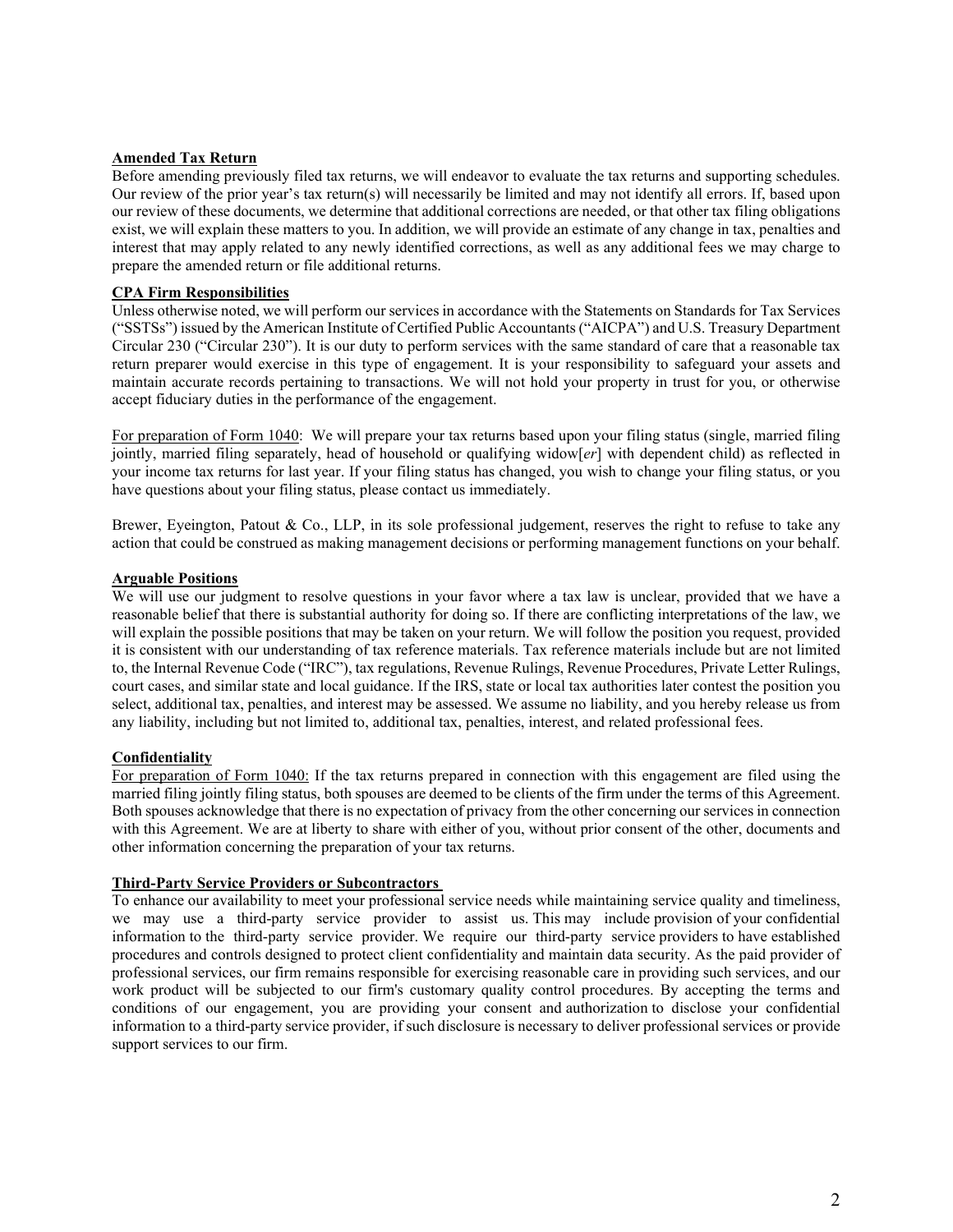#### **Bookkeeping Assistance**

We may deem it necessary to provide you with accounting and bookkeeping assistance solely for the purpose of preparing the tax returns. These services will be performed solely in accordance with the AICPA Code of Professional Conduct. In the event we conclude that such services are necessary to prepare your tax returns, we will advise you before services are performed and bill you for the required services. You agree to pay for those required services.

## **Prior Year Review**

Our review of the prior year's tax return will necessarily be limited and may not find all errors. We will, however, bring to your attention any errors that we find. If you ask us to prepare amended tax returns and address any other matters arising as a result of any error, and we agree to amend the returns, and if those amended returns are not included above as part of the scope covered under this engagement letter, we will confirm this engagement in a separate engagement letter.

### **Estimated Tax Payments**

For preparation of Form 1040, and/or Form 1120, and/or Form 1041, and/or Form 990-T: You may be required to make quarterly estimated tax payments. We will calculate these payments for the 2022 tax year based upon the information you provide to prepare your 2021 tax returns (the "safe harbor" rule). Updating recommended payments to more closely reflect your actual current year's income is not within the scope of this engagement. If you would like us to provide this service, and we agree to do so, we will confirm this update in a separate engagement letter.

## **Tax Planning Services**

Tax planning services are not within the scope of this engagement. During the course of preparing the tax returns identified above, we may bring to your attention potential tax savings strategies for you to consider as a possible means of reducing your taxes in subsequent tax years. However, we have no responsibility to do so, and will take no action with respect to such recommendations, as the responsibility for implementation remains with you, the taxpayer. If you ask us to provide tax planning services, and we agree to provide them to you, we will confirm this engagement in a separate engagement letter.

### **Government Inquiries**

This engagement does not include responding to inquiries by any governmental agency or tax authority. If your tax return is selected for examination or audit, you may request our assistance in responding to such an inquiry. If you ask us to represent you, and we agree to represent you, we will confirm this engagement in a separate engagement letter.

### **Third-Party Requests**

We will not respond to any request from banks, mortgage brokers or others for verification of any information reported on these tax returns. We do not communicate with third parties or provide them with copies of tax returns.

# **Divorce**

If you inform us of your pending divorce, we will advise each of you to seek independent tax advice. As you may have conflicting interests with your spouse, you will both be required to sign a conflict-of-interest waiver. We will not be able to advise either of you until your divorce is finalized. For example, your income tax return filing status is an item about which we will need instruction. Electing a filing status of married filing jointly establishes joint liability for taxes owed and requires that certain tax-related decisions be made prior to the preparation of income tax returns. Consequently, we will require a letter of instruction from both of your divorce attorneys identifying items needed to prepare your tax return and your agreement to same before the tax returns can be prepared. In the event that the spouse(s) is/are unrepresented, we will require a letter of instruction from the unrepresented spouse(s) identifying items needed to prepare your tax return and your agreement to same before the tax returns can be prepared. In the event that you elect to file separate tax returns, you will both be required to sign new engagement letters prior to the preparation of your returns.

### **Conflicts of Interest**

If we, in our sole discretion, believe a conflict has arisen affecting our ability to deliver services to you in accordance with either the ethical standards of our firm or the ethical standards of our profession, we may be required to suspend or terminate our services without issuing our work product.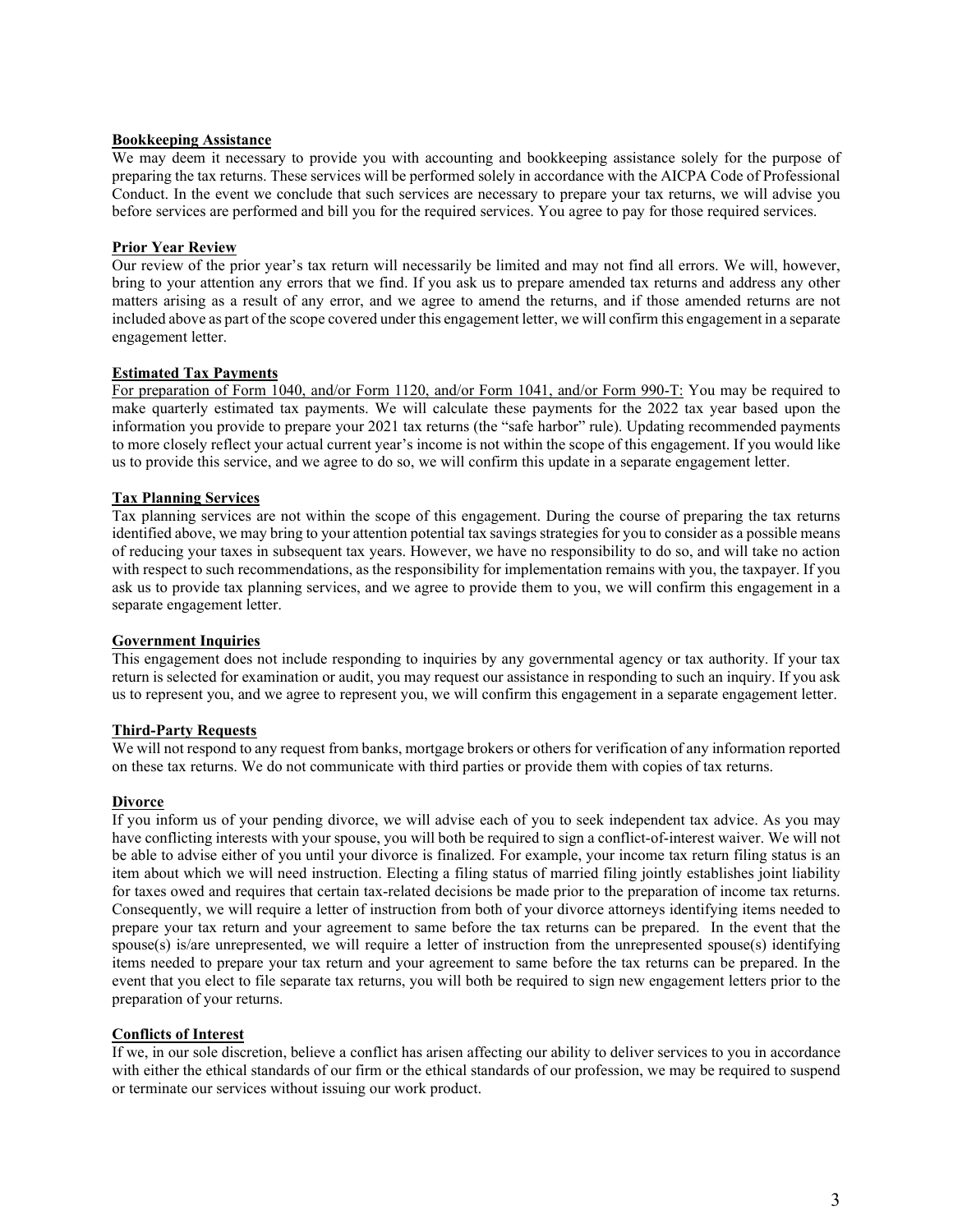### **Tax Advice**

Any advice we may provide is based upon tax reference materials, facts, assumptions, and representations that are subject to change. We will not update our advice after the conclusion of the engagement for subsequent legislative or administrative changes or future judicial interpretations. To the extent we provide written advice concerning federal tax matters, we will follow the guidance contained in Circular 230, §10.37, Requirements for Written Advice.

## **Client Responsibilities**

If you would like, we will provide you with an income tax organizer to help you compile and document the information necessary to prepare your income tax returns. You must complete the income tax organizer with accurate and complete information.

When applicable, you will provide us with complete copies of previously filed tax returns, supporting schedules, a trial balance and other supporting data necessary to prepare your tax returns. You must provide us with accurate and complete information. Income from all sources, including those outside the U.S., is required.

### **Online Access to Information**

To the extent you provide our firm with access to electronic data via a local or online database from which we will download your trial balance or other information, you agree that the data is accurate as of the date and time you authorize it to be downloaded. You also agree that you have an alternate copy of any information provided to us digitally.

## **Changes in Ownership**

You are responsible for advising us of any changes in ownership, in business entities, so that it may be properly reflect on the tax returns.

## **Tax Basis Schedules**

### For preparation of Form 1065:

The tax return may be required to disclose the partner's capital account analysis as prepared on the tax basis method using the transactional approach. This analysis is necessary in order to determine the partner's ability to deduct losses, calculate the gain on the sale of a partnership interest, and for other calculations. As a result, properly calculating the partner's capital account is necessary for preparation of partner tax returns. Unless told otherwise, we will rely upon the historical balances disclosed on last year's tax return. If these balances cannot be relied upon and you ask us to prepare this analysis, and we agree to do so, we will confirm this service in a separate agreement.

### For preparation of Form 1120S:

The S corporation return discloses the historical and adjusted balances in the Accumulated Adjustment Account (AAA), Other Adjustments Account (OAA) and Accumulated Earnings and Profits (E&P). AAA, OAA and E&P, in addition to tax basis schedules for shareholders, are necessary in order to determine the shareholder's ability to deduct losses, calculate the gain on the sale of an S corporation interest, and for other calculations. As a result, properly calculating these accounts is necessary for preparation of shareholder tax returns. Unless told otherwise, we will rely upon the historical balances disclosed on last year's tax return. If these balances cannot be relied upon and you ask us to prepare this analysis, and we agree to do so, we will confirm this service in a separate agreement.

### **Reasonable Compensation and Partner Compensation**

For preparation of Form 1040, and/or Form 1120, and/or Form 1120S, and/or Form 1065, and/or Form 990:

You are responsible for determining the appropriate salary or wage to pay employees and shareholder-employees. If the IRS determines that the organization/entity failed to pay appropriate salaries or wages, or made distributions in lieu of an appropriate shareholder salary or wage, the IRS may reclassify the payments. As a result of the reclassification, the organization/entity/individual may be responsible for employment taxes on the reclassified amounts in addition to penalties and interest. You agree to hold our firm harmless with respect to any liability including but not limited to, additional tax, penalties, interest and professional fees resulting from any reclassification.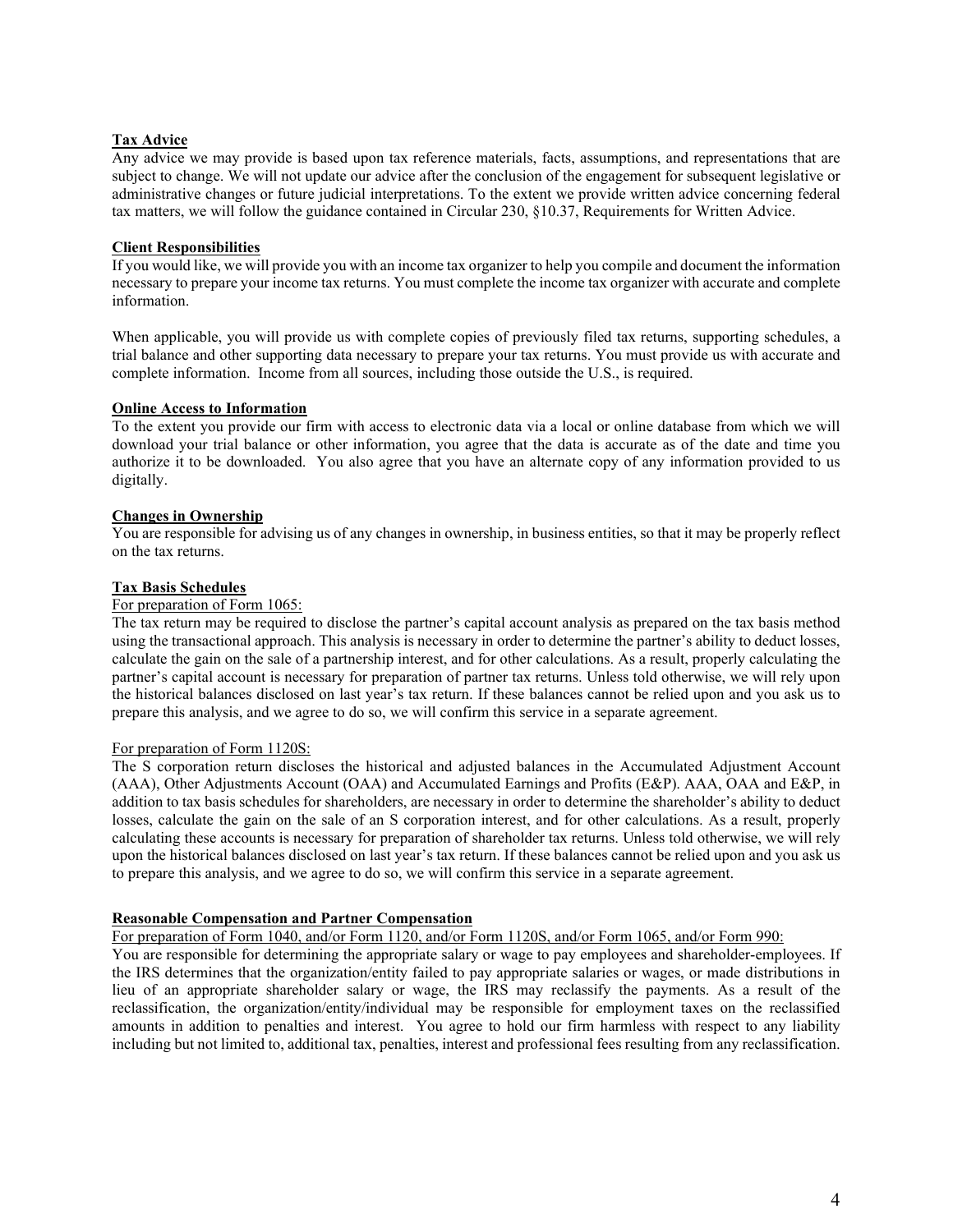A partner or LLC member receiving a guaranteed salary payment is not regarded as an employee of the entity for the purpose of withholding or Social Security taxes. Any additional fringe benefits a partner or LLC member receives are not subject to withholding. These fringe benefits may, however, be included in the income of the partner or LLC member. You are responsible for informing us of the total guaranteed payments, including fringe benefits, received by each partner or LLC member,

## **Unrelated Business Taxable Income**

# For preparation of Form 990-T:

If your organization produces revenue from a trade or business activity not directly related to its tax-exempt purpose, it may have unrelated business taxable income that must be reported separately from other income. You are responsible for informing us of any potential unrelated business taxable income. At your written request, we are available to provide you with written answers to your questions on this matter. Only advice that is in writing may be relied upon.

#### **Partnership or Limited Liability Company (LLC) Agreement**

You should review your partnership (or LLC) agreement with your attorney to ensure it addresses the significant changes to the partnership audit regime that will generally apply to partnership returns filed after 2018. These changes include, but are not limited to the following:

- Replacement of a "tax matters partner" with a "partnership representative,"
- Current partners being held responsible for tax liabilities of prior partners,
- The partnership being held responsible for remittance of additional tax rather than individual partners being taxed, and
- Numerous elections or opt-outs that the "partnership representative" may make.

In addition, you should review your partnership or LLC agreement to ensure that it meets your goals for the transfer of ownership and distribution of income. Often, partnership agreements fail to address the transfer of ownership or may require updating as circumstances change. A review of your partnership or LLC agreement is not within the scope of this engagement.

### **S Corporation Distributions**

### For preparation of Form 1120S:

Distributions should be made to shareholders on a per share, per day basis. If distributions were not made proportionately, the IRS may take corrective action, including potentially revoking the entity's S corporation election, which may result in unfavorable tax consequences. As such, it is your responsibility to ensure that shareholder distributions are made on a pro-rata basis.

### **Schedule K-1 Distribution**

For preparation of Form 1120S, and/or Form 1065, and/or Form 1041:

You are responsible for distributing a copy of applicable Schedule K-1s to each shareholder, partner, member, or beneficiary.

### **Documentation**

If applicable, you will provide us with a trial balance and other supporting data necessary to prepare your tax returns. You must provide us with accurate and complete information. Income from all sources, including those outside of the U.S., is required.

We rely upon the accuracy and completeness of both the information you provide in the trial balance and other supporting data you provide in rendering professional services to you.

You are responsible for maintaining adequate documentation to substantiate the accuracy and completeness of your tax returns. You should retain all documents that provide evidence and support for reported income, credits, deductions, and other information on your returns, as required under applicable tax laws and regulations. You represent that you have such documentation and can produce it, if necessary, to respond to any audit or inquiry by tax authorities.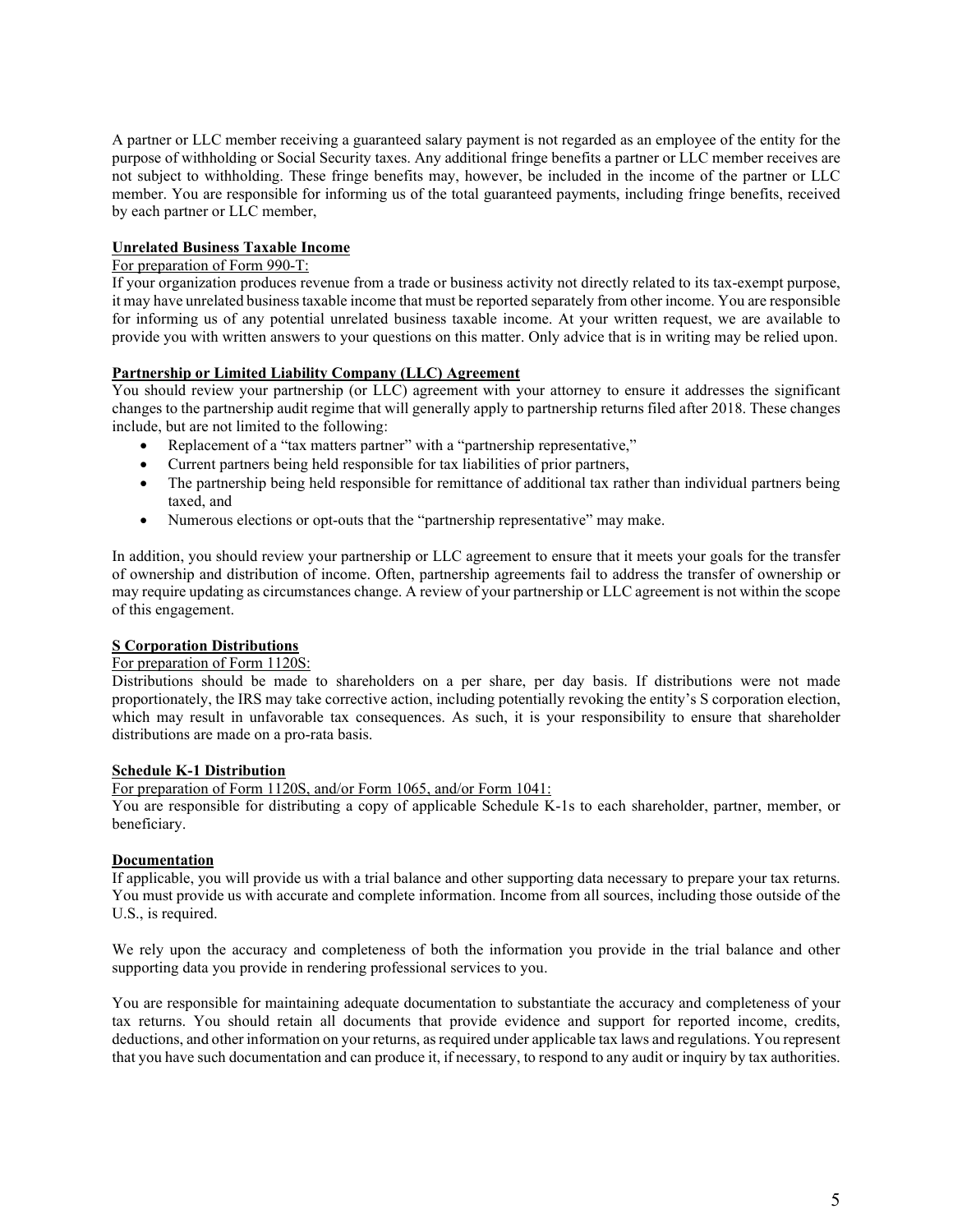You agree to hold our firm harmless from any liability including but not limited to, additional tax, penalties, interest and professional fees resulting from the disallowance of tax deductions due to inadequate documentation.

## **Gift Tax Returns**

For preparation of Form 709: The IRS considers a gift to be any transfer to an individual, either directly or indirectly, where full consideration (measured in money or money's worth) is not received in return. Under federal tax law, certain gifts are taxable and subject to an annual gift tax exclusion amount, which for 2021, is \$15,000 per taxpayer. You are responsible for informing us if gift tax returns are required to be filed. If you ask us to prepare these returns, and we agree to prepare these returns, we will confirm this representation in a separate engagement letter.

### **Gifts Received from Foreign Persons**

If you received a gift or bequest from a foreign person or trust, you may be required to file a separate IRS Form 3520, *Annual Return To Report Transactions With Foreign Trusts and Receipt of Certain Foreign Gifts* or Form 3520-A, *Annual Information Return of Foreign Trust with a U.S. Owner*. If you ask us to prepare this return, and we agree to prepare it, we will confirm this engagement in a separate engagement letter.

### **Personal Expenses**

You are responsible for ensuring that personal expenses, if any, are segregated from business expenses and that expenses such as meals, travel, vehicle use, gifts, and related expenses are supported by documentation and records required by the IRS and other tax authorities. At your written request, we are available to provide you with written answers to your questions on the types of supporting records required.

#### **State and Local Filing Obligations**

On June 21, 2018, the U.S. Supreme Court reversed the long-standing physical presence nexus standard in *South Dakota v. Wayfair, Inc. et. al*. This decision significantly changes the landscape of sales and use tax compliance, especially for online sellers. If you wish to understand the impact of the decision on your business, please so advise and we will confirm this in a separate engagement letter.

You are responsible for determining your tax filing obligations with any state or local tax authorities, including, but not limited to income, franchise, sales, use, property or unclaimed property taxes. If upon review of the information you have provided to us, including information that comes to our attention, we believe that you may have additional filing obligations, we will notify you. You acknowledge that the scope of our services under this Agreement does not include any services related to your compliance with tax obligations other than those identified in the *Engagement Objective and Scope* section of this engagement. If you ask us to prepare any other returns, and we agree to do so, we will confirm this engagement in a separate engagement letter.

#### **Foreign Filing Obligations**

You are responsible for complying with the tax filing requirements of any other country. You acknowledge and agree that we have no responsibility to raise these issues with you and that foreign filing obligations are not within the scope of this engagement.

#### **U.S. Filing Obligations Related to Foreign Investments**

Based on the information you provide, you may have additional filing obligations including but not limited to:

- Ownership of or an officer relationship with respect to certain foreign corporations (Form 5471);
- Foreign-owned U.S. corporation or domestic disregarded entity (Form 5472);
- Foreign corporation engaged in a U.S. trade or business (Form 5472);
- U.S. transferor of property to a foreign corporation (Form 926);
- U.S. person with an interest in a foreign trust (Forms 3520 and 3520-A);
- U.S. person with interests in a foreign partnership (Form 8865);
- U.S. person with interests in a foreign disregarded entity (Form 8858); or
- Statement of specified foreign assets (Form 8938).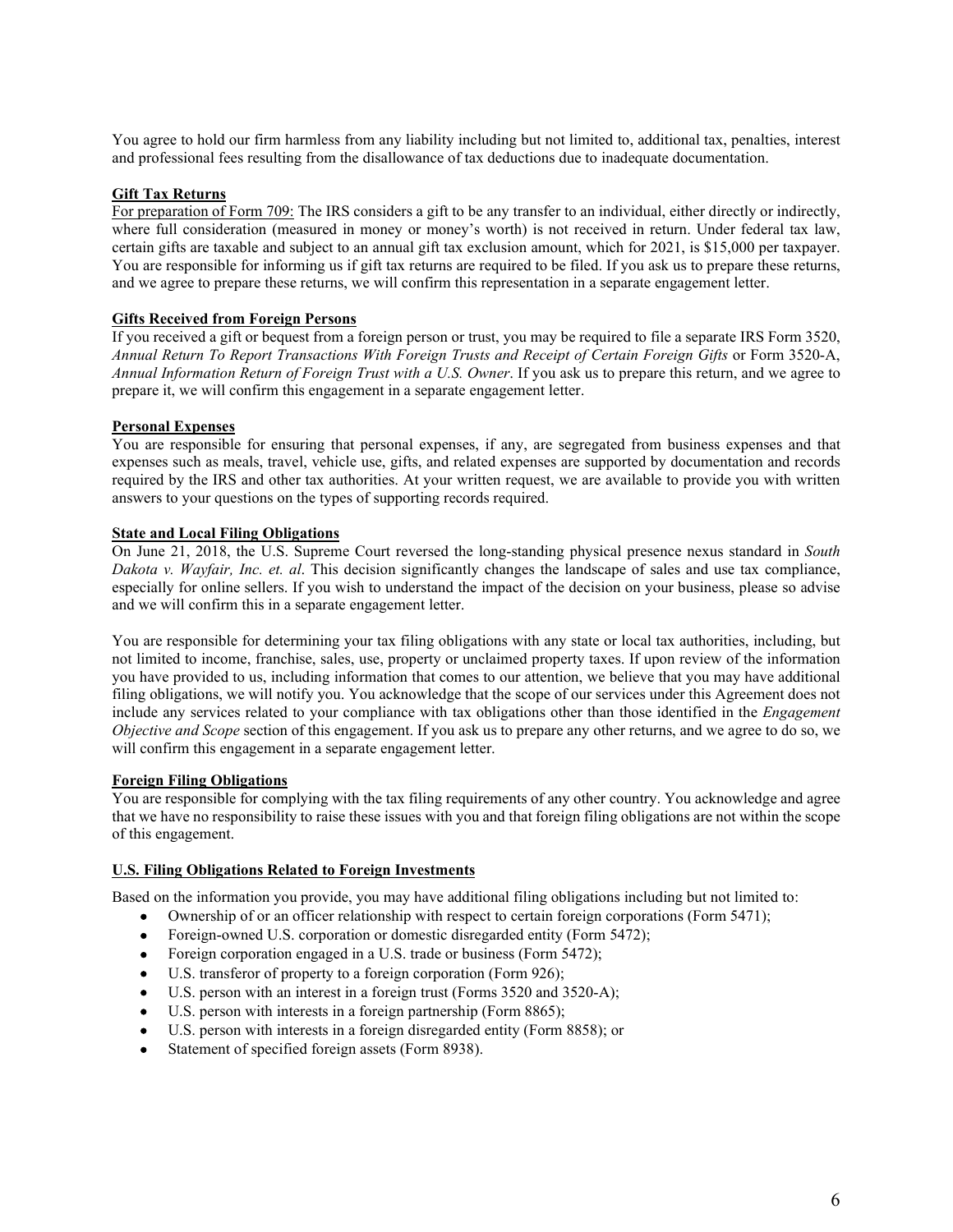You are responsible for informing us of all foreign assets owned directly or indirectly, including but not limited to financial accounts with foreign institutions, other foreign non-account investments, and ownership of any foreign entities, regardless of amount. If upon review of the information you have provided to us, including information that comes to our attention, we believe that you may have additional filing obligations, we will notify you.

Based upon the information you provide, we will use this data to inform you of any additional filing requirements, which may include FinCEN Form 114, *Report of Foreign Bank and Financial Accounts* ("FBAR"). The FBAR is not a tax return and its preparation is not within the scope of this engagement. If you ask us to prepare the FBAR, and we agree to prepare the FBAR, we will confirm this engagement in a separate engagement letter.

Failure to timely file the required forms may result in substantial civil and/or criminal penalties. By your signature below, you agree to provide us with complete and accurate information regarding any foreign investments in which you have a direct or indirect interest, or over which you have signature authority, during the above referenced tax year.

The foreign reporting requirements are very complex. If you have any questions regarding the application of the reporting requirements for your foreign interests or activities, please ask us and we will respond in writing. Only advice that is in writing may be relied upon. We assume no liability for penalties associated with the failure to file or untimely filing of any of these forms.

### **Virtual Currency**

The IRS considers virtual currency (e.g., Bitcoin) as property for U.S. federal income tax purposes. As such, any transactions in, or transactions that use, virtual currency are subject to the same general tax principles that apply to other property transactions.

If you had virtual currency activity during the tax year, you may be subject to tax consequences associated with such transactions and may have additional reporting obligations. You agree to provide us with complete and accurate information regarding any transactions in, or transactions that have used, virtual currency during the applicable tax year.

## **Employment Records**

You are responsible for obtaining Form I-9, Employment Eligibility Verification, from each new employee at the time of employment. In addition, Form W-4, Employee's Withholding Allowance Certificate, and the applicable state equivalent should be retained for all employees. Failure to obtain these forms may subject an employer to penalties. Additional state requirements related to employment records may exist. At your written request, we are available to provide written answers to your questions on required documentation.

### **Worker Classification**

You acknowledge and confirm that you, in consultation with other professional advisors, as needed, are responsible for determining the correctness of any worker classification. Payroll tax withholding and related employer payroll tax implications result from this determination. We cannot advise you with respect to worker classification and will rely upon your determination of same.

We recommend obtaining a signed contract and signed Form W-9, Request for Taxpayer Identification Number and Certification, or Form W-8BEN, Certificate of Foreign Status of Beneficial Owner for United States Tax Withholding and Reporting (Individuals), from all independent contractors. You should provide all independent contractors with both forms and let them determine the form (W-9 or W-8BEN) that reflects their status.

You should also issue a Form 1099-NEC, Nonemployee Compensation, to all unincorporated domestic independent contractors to whom you pay \$600 or more for services. For those who provided a completed Form W-8BEN, a Form 1042-S must be issued to individuals if any payment is made from U.S. sources that would be deemed to be fixed or determinable annual or periodical income or other types of income included in the instructions, even if these payments are subject to a reduced income tax withholding rate or are exempt from income tax withholding due to an income tax treaty. In addition, state rules should also be reviewed to determine if state taxes are required to be withheld and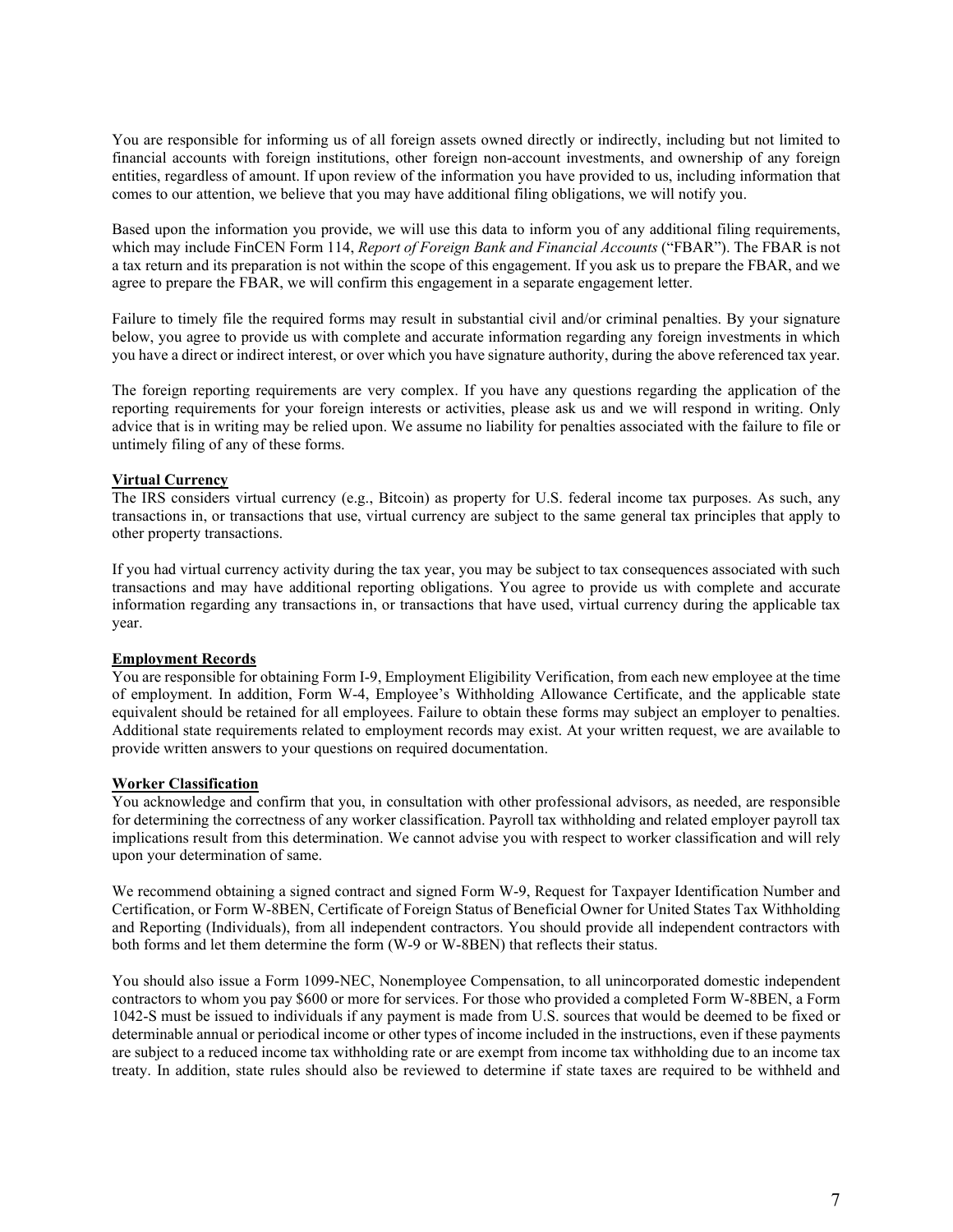separate returns completed for any independent contractor. At your written request, we are available to provide written answers to your questions on required documentation and only written responses from us may be relied upon.

Some of these filings are due as early as January 31, 2022 and significant penalties are assessed for late filing, nonfiling and filing of incorrect information. Preparation of these forms is not within the scope of this engagement. If you ask us to prepare these forms, and we agree to prepare them, we will confirm this engagement in a separate Agreement. If you fail to adhere to the filing deadlines, you will be responsible for any penalties, interest and related professional fees for the improper filing.

### **Ultimate Responsibility**

You have final responsibility for the accuracy of your tax returns. We will provide you with a copy of your electronic tax returns and accompanying schedules and statements for review prior to filing with the IRS, state and local tax authorities, as applicable. You agree to review and examine them carefully for accuracy and completeness.

#### **You, and any joint filer, will be required to verify and sign a completed Form 8879,** *IRS e-file Signature Authorization***, and any similar state and local equivalent authorization form before your returns can be filed electronically.**

In the event that you do not wish to have your tax returns filed electronically, please contact our firm. Additional procedures will apply. You will be responsible for reviewing the paper returns for accuracy, signing them, and filing them timely with the tax authorities.

## **Timing of the Engagement**

We expect to begin our services upon receipt of this executed Agreement and all documents requested either in the organizer or by our office.

Our services will conclude upon the earlier of:

- the filing and acceptance of your 2021 tax returns by the appropriate tax authorities and mailing or delivery of non-electronically filed tax returns (if any) to you for your review and your filing with the appropriate tax authorities,
- written notification by either party that the engagement is terminated, or
- one year from the execution date of this engagement letter.

If you have the option to file a paper return and choose to do so, our services will conclude upon the earlier of:

- mailing or delivery of your 2021 tax returns to you for your review and your filing with the appropriate tax authorities,
- written notification by either party that the engagement is terminated, or
- one year from the execution date of this engagement letter.

#### **Penalties and Interest Charges**

Federal, state, and local tax authorities impose various penalties and interest charges for non-compliance with tax laws and regulations, including failure to file or late filing of returns, and underpayment of taxes. You, as the taxpayer, remain responsible for the payment of all tax, penalties, and interest charges imposed by tax authorities.

We rely on the accuracy and completeness of the information you provide to us in connection with the preparation of your tax returns. Failure to disclose or inadequate disclosure of income or tax positions may result in the imposition of penalties and interest charges.

Penalties may be due on any balances with amended tax return(s). You acknowledge this and your responsibilities for payment of such penalties and any related interest.